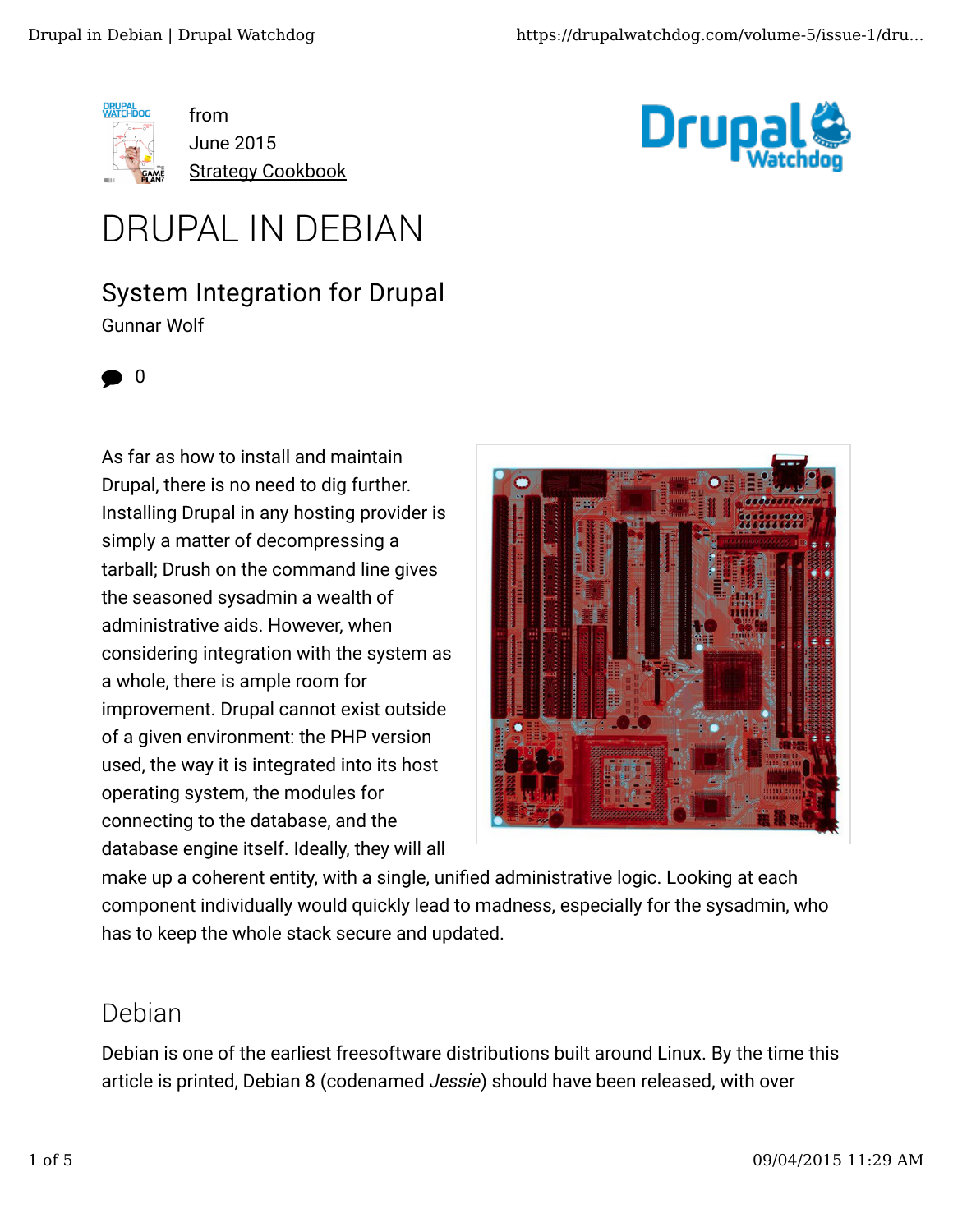35,000 *binary packages* (that is, independent programs), and lives according to the distribution's motto, *the universal operating system*. It runs from the smallest embedded devices to the largest workstations, across many different hardware architectures.

#### System-wide Integration

One of Debian's strongest merits – what has made it a lively, energetic community with a sound technological platform and projection into the future  $-$  is its policy. Despite the amount of available packages, they are all standardized: They are all configured in the same location, follow the same layout logic, and are guaranteed not to clash with one another. But where this policy shines most brightly is when it is applied to keeping things optimally administered. Debian provides security support throughout the stable release cycle, not just easing the system's installation. As was already stated, our Drupal installs involve quite a bit beyond *just* Drupal itself. So, on a freshly installed system, the task of installing

Drupal is just a matter of running:

# aptget install drupal7

And all of the necessary software (that is, an HTTP server, the PHP programming language and execution environment, a relational database engine, and the needed glue between them) will be installed. To apply all of the pending security and reliability fixes across the entire system, run the command:

```
# aptget update && aptget upgrade
```
That's all that's needed to get every component in the system up to date.

The Debian Drupal installation is multisiteaware. This means that all of the sites Drupal will respond to should be configured from the same location. If your host will serve both *example.com* and *anotherexample.org*, you only need to create the /etc/drupal/7/sites /example.com and /etc/drupal/7/sites/anotherexample.org directories and put the sites' configuration files there. All of the codebase will be shared, installed only once in the /usr/share/drupal7 directory.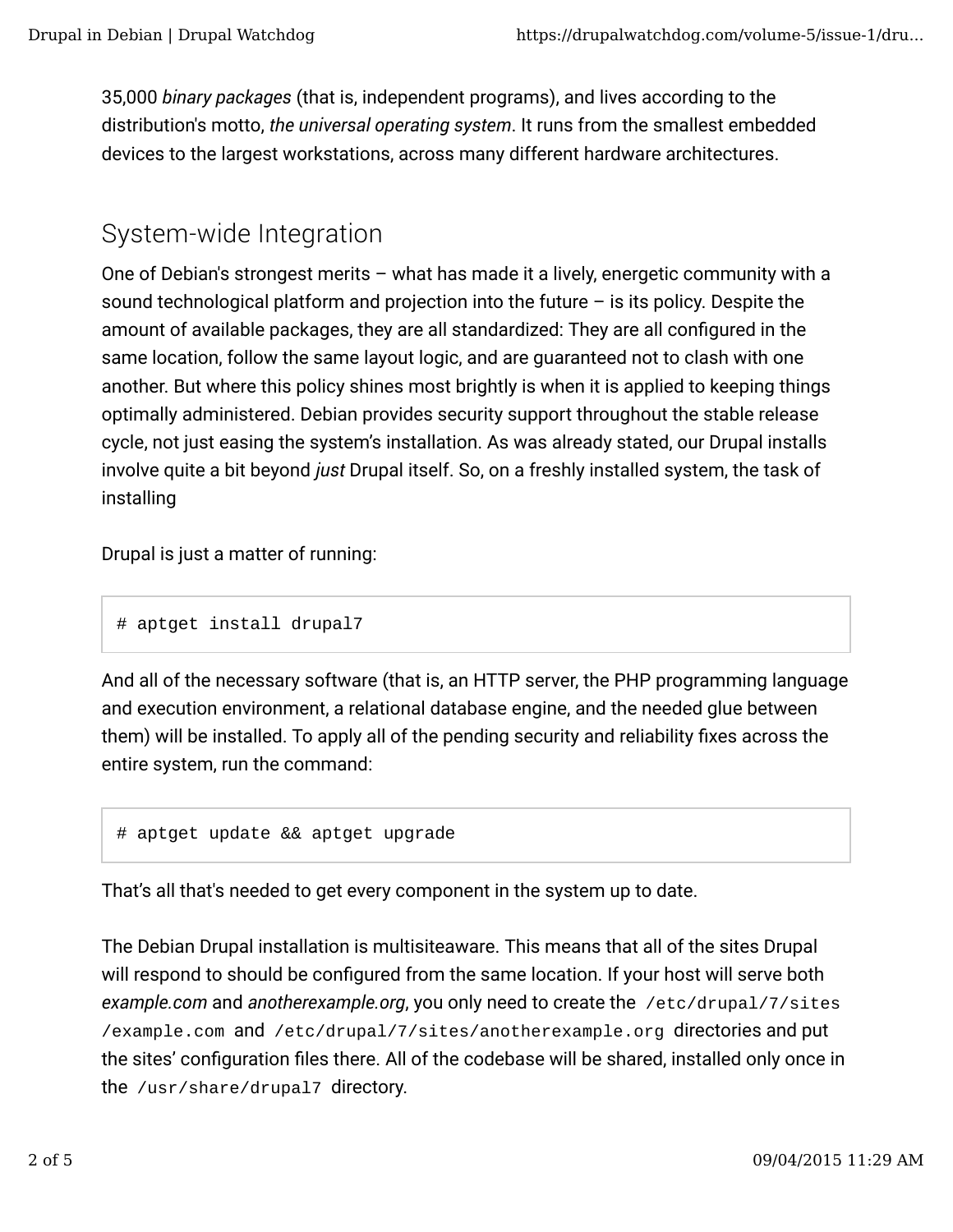This has an interesting advantage securitywise when compared with what I have seen at most shared hosting providers. As all the Drupal code belongs to root, any attacker that manages to subvert Drupal's security  $-$  or any of the installed modules' security  $-$  will not have enough privileges to modify your site's code, and will thus have a harder time leaving a backdoor or modifying your site's behavior for their interests. Even if they got a local rivilege escalation exploit, finding their misdeed will be easier: Debian ships cryptographic signatures for all of its files. By simply running the following command, any file that was modified will be reported:

\$ debsums drupal7

## Handling Modules

The Drupal ecosystem is very rich in thirdparty code: almost 30,000 modules and over 2,000 themes. Packaging them all for Debian is plainly unfeasible, but we have a tool – dhmakedrupal – that not only packages modules and themes pointed to it, but processes dependency handling as well. This way, even having a complex, multisite and multiserver deployment, it's easy to deliver code with all of the characteristics mentioned in the previous section.

## Version Stability

Just as, within Drupal, all of the related PHP and Javascript libraries are frozen prior to a release and not hanged at that point (to avoid breaking internal stability throughout the life cycle of a stable release), packages in Debian are frozen and do not get updated when new versions come out. But in order to keep security tracking at the level required by our users, all important fixes get backported to the corresponding release. For example, Debian 7 (frozen gradually since June 2012 until its release in May 2013) shipped with Drupal 7.14. But that does not mean that Debian's Drupal package went on for its three years of life unpatched: While feature releases were not incorporated, as you can see in our public Git repository, all bugfix releases were.

What About Drupal 8?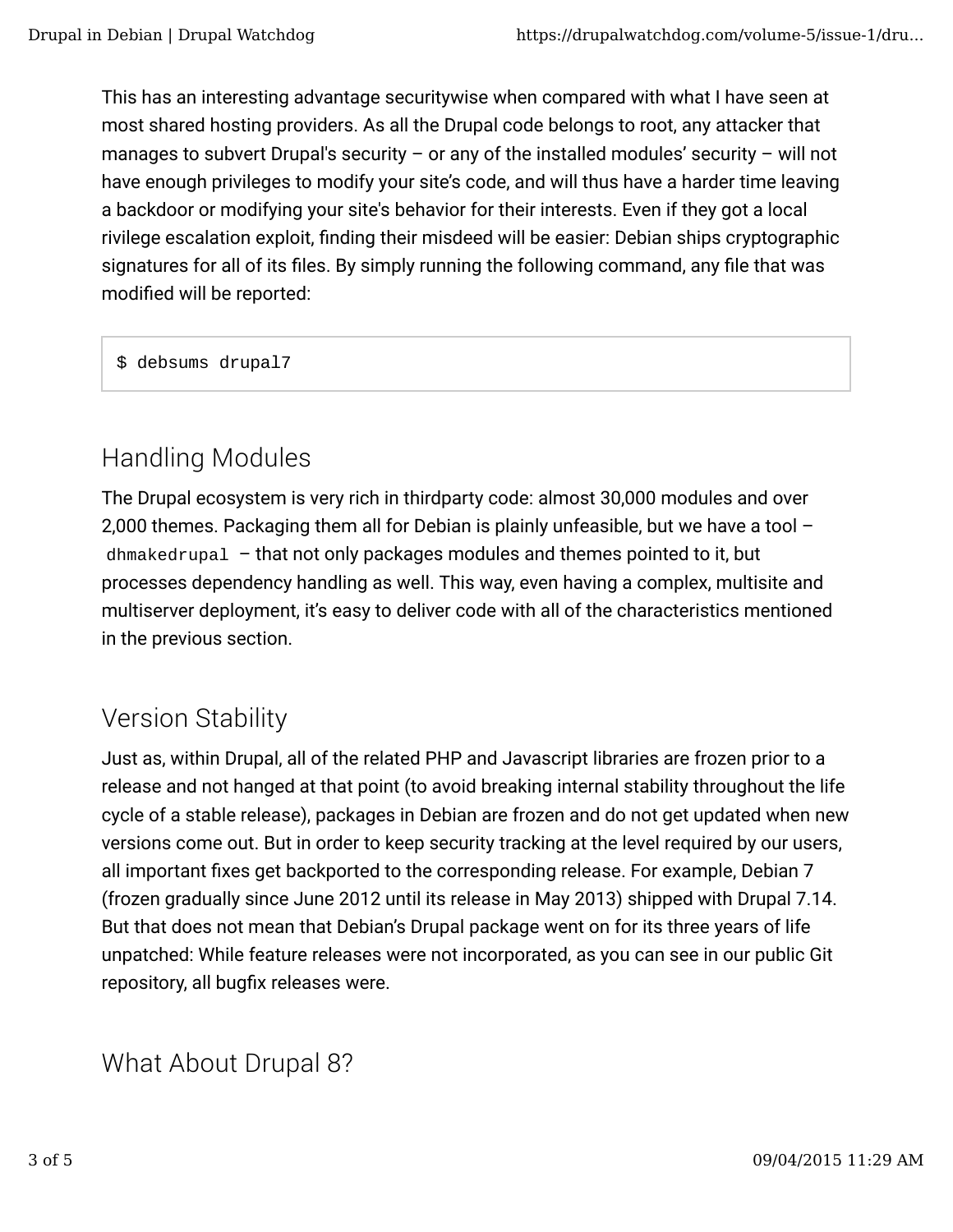Now... With all the hype set in the future, it might seem striking that throughout this article I only talked about Drupal 7. This is because Debian seeks to ship only production ready software: as of this writing, Drupal 8 is still in beta. Not too long ago, we still saw internal reorganizations of its directory structure.

Once Drupal 8 is released, of course, we will take care to package it. And although Drupal 8 will not be a part of Debian 8, it will be offered through the *Backports* archive, following all of Debian's security and stability requirements.

### Wrapping Up

Of course, I understand the workflow and tools mentioned here are not for every person and situation. Drupal developing is clearly served better by the "traditional" way of installing Drupal. However, for administering a large scale Drupal installation, operating system integration through Debian might be just what you need!

*Image: " X-ray of computer motherboard (https://flic.kr/p/6VFQU4)" by tpmartins (https://www.flickr.com/photos/tjmartins/) is licensed under CC BY 2.0 (https://creativecommons.org/licenses/by/2.0/)*